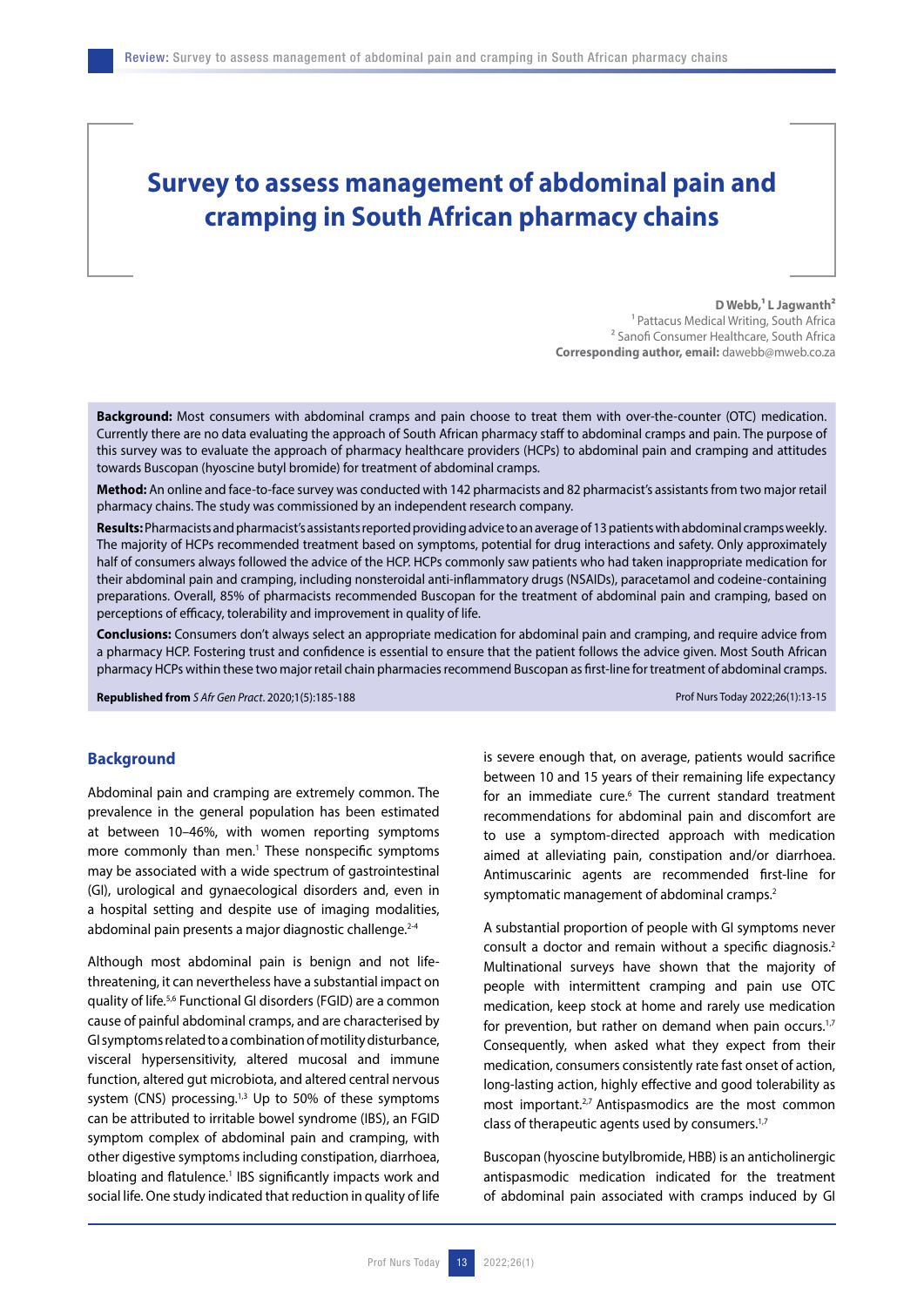spasms. It has been available both on prescription and OTC for almost 70 years.<sup>8</sup> The muscle relaxing/antispasmodic effect of HBB is due to its high affinity for muscarinic receptors located on the smooth muscles of the GI tract. It also binds to nicotinic receptors, inducing a ganglionblocking effect. Numerous clinical trials have demonstrated its efficacy in abdominal pain associated with cramping. Because it is barely absorbed after oral administration and does not penetrate the blood–brain barrier it is generally well tolerated and few adverse events (in particular no significant increase in anticholinergic side-effects) have been reported.<sup>8</sup>

Currently there are no data evaluating the approach of South African pharmacy staff to abdominal cramps. Consequently, we conducted a survey to investigate the experience of pharmacy HCPs in two leading pharmacy retailers and their treatment recommendations for abdominal cramps, with a particular emphasis on attitudes towards Buscopan. The main objectives were to evaluate reasons for recommending Buscopan, to assess the level of knowledge about its efficacy, tolerability and perceived impact on quality of life, and to investigate other factors that might influence recommendations for management of abdominal pain and cramps.

# **Methods**

The study recruited 142 pharmacists and 82 pharmacy assistants from two large retail pharmacy chains, who each completed a survey questionnaire either online (*n* = 74) or in a face-to-face interview ( $n = 150$ ). Approximately 60% of respondents were female. The majority  $(> 30\%)$  had more than four years' experience working in the pharmacy, whereas 47% of pharmacists and 28% of pharmacist's assistants had more than eight years' experience. As different pharmacies and retail groups have various recommendation algorithms and standard operating procedures (SOPs), these two chains were chosen to enable consistency in process and compliance programmes.

#### **Results**

Both pharmacists and pharmacist's assistants reported providing advice to an average of 13 people with abdominal cramps per week. Almost half of the pharmacists (47%) and 44% of pharmacist's assistants reported seeing more than 20 patients with cramps per week. The most common causes of cramps (60–70%) or associated symptoms were related to diarrhoea/upset tummy, IBS and menstruationrelated cramps. Approximately half of the pharmacy HCPs reported providing advice to people with gastroenteritis or food poisoning, 40% to those with cramps attributed to gastrointestinal ulcers and 30% to those with cramps attributed to side-effects of antibiotics or other medications. With few exceptions, both pharmacists (96%) and pharmacist's assistants (100%) recommended a specific treatment to patients with abdominal cramps. Their primary considerations when recommending a treatment were cause of symptoms (pharmacists 69%, pharmacist's assistants 61%), potential for drug interactions (61%; 60%), price (56%; 51%) and safety profile (53%; 45%). Only approximately one in five pharmacy HCPs considered comorbidities as important when recommending treatment. Whereas 56% of pharmacists reported that patients followed their advice all of the time, fewer interactions with pharmacist's assistants led to patients always following the advice (41%). The majority of pharmacy HCPs reported seeing a large number of patients (> 6 patients per week) who had treated their abdominal cramps with nonsteroidal anti-inflammatory drugs (NSAIDs). Approximately half said the average dose



**Figure 1:** Recommendation practices for treatment of abdominal pain and cramps HBB – hyoscine butylbromide generic formulations